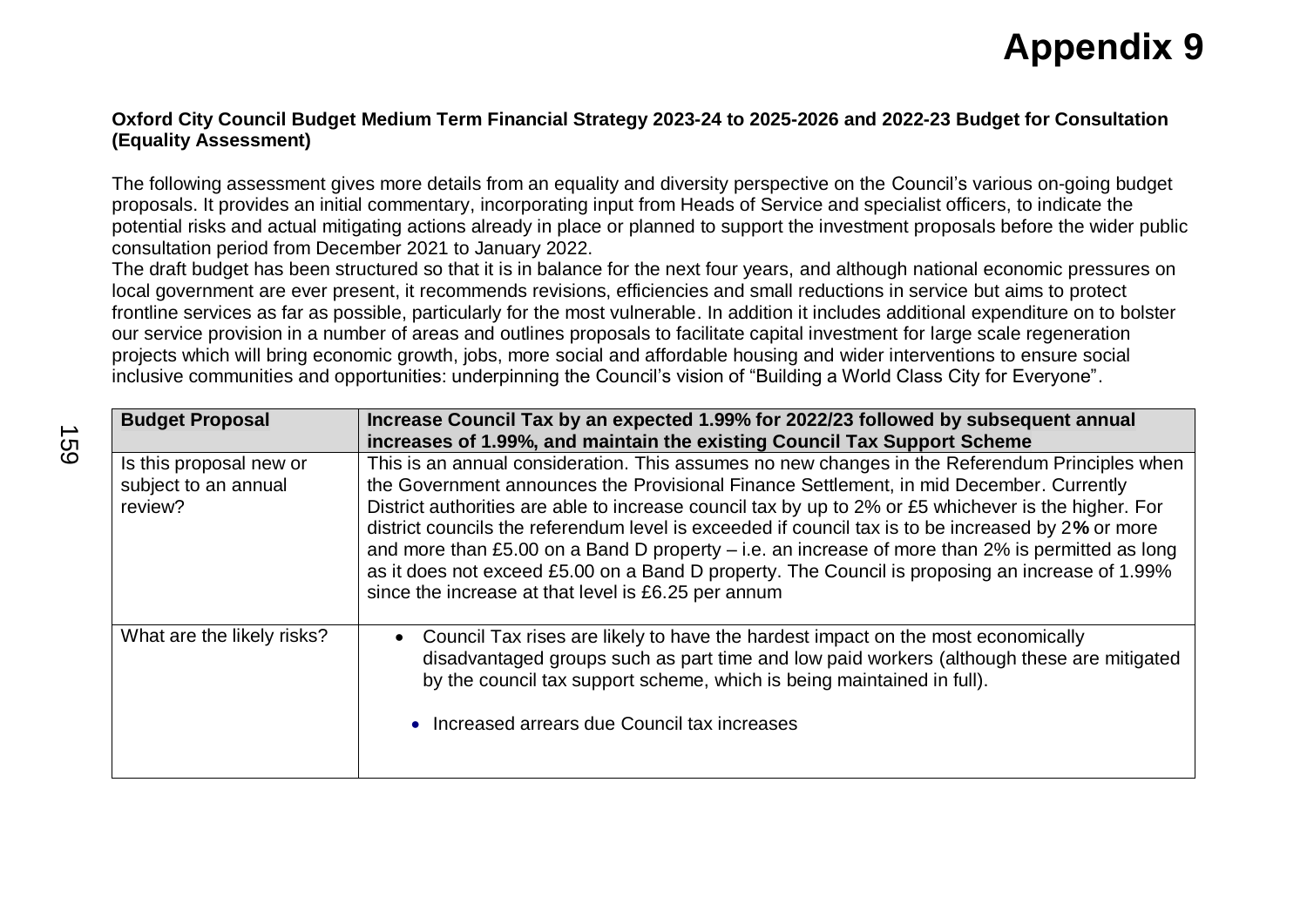| What public consultation<br>has been planned/taken<br>place?                                | There will be further opportunities for comment on the level of council tax increase as part of the<br>public consultation during the period December 2021 to January 2022. The Council is consulting<br>on the Council Tax Support Scheme. The Council is one of only 35 councils in the country that has<br>retained the parameters of the existing scheme introduced in April 2013.                                       |                                |                                         |  |
|---------------------------------------------------------------------------------------------|------------------------------------------------------------------------------------------------------------------------------------------------------------------------------------------------------------------------------------------------------------------------------------------------------------------------------------------------------------------------------------------------------------------------------|--------------------------------|-----------------------------------------|--|
| What mitigating actions will<br>the Council implement to<br>offset any negative<br>impacts? | The Council will consider its Council Tax Reduction Scheme when it meets in January. The Council<br>has a limited amount of Government Grant that it may use at its discretion to assist vulnerable<br>individuals effected by the increase. The Council is willing to have discussions with individuals to<br>ensure that they are claiming their full entitlement to benefits.                                             |                                |                                         |  |
| Overall assessment of the<br>equality risks                                                 | • It is difficult to estimate the dimensions of equalities risks around CT increases. The<br>Council has put in place proportionate mitigating actions such as the CT Support<br>Scheme and the work of the Welfare Reform Team to protect the most vulnerable and<br>economically challenged communities across Oxford.                                                                                                     |                                |                                         |  |
|                                                                                             | • Currently the total net caseload is 14,000 receiving Council Tax Benefit & Housing<br>Benefit, with 3,300 of those receiving CTR discount in full and therefore the 1.99%<br>increase will have no effect.                                                                                                                                                                                                                 |                                |                                         |  |
|                                                                                             | Race                                                                                                                                                                                                                                                                                                                                                                                                                         | <b>Disability</b>              | Age                                     |  |
|                                                                                             | <b>Neutral</b>                                                                                                                                                                                                                                                                                                                                                                                                               | <b>Neutral</b>                 | <b>Neutral</b>                          |  |
|                                                                                             | Gender reassignment                                                                                                                                                                                                                                                                                                                                                                                                          | <b>Religion or Belief</b>      | <b>Sexual Orientation</b>               |  |
|                                                                                             | <b>Neutral</b>                                                                                                                                                                                                                                                                                                                                                                                                               | <b>Neutral</b>                 | <b>Neutral</b>                          |  |
|                                                                                             | <b>Sex</b>                                                                                                                                                                                                                                                                                                                                                                                                                   | <b>Pregnancy and Maternity</b> | <b>Marriage &amp; Civil Partnership</b> |  |
|                                                                                             | <b>Neutral</b>                                                                                                                                                                                                                                                                                                                                                                                                               | <b>Neutral</b>                 | <b>Neutral</b>                          |  |
| <b>Budget Proposal</b>                                                                      | Rent setting: Increase in council house rents by 4.10% per annum for 2022/23.                                                                                                                                                                                                                                                                                                                                                |                                |                                         |  |
| Is this proposal new or<br>subject to an annual<br>review?                                  | From 1 <sup>st</sup> April 2020 under the 2020 rent standard, the Government have determined that rent will be<br>increased by CPI+1% for a period of 5 years for local authority and housing association social rents.<br>For 2022/23 the relevant CPI rate at September 2021 is 3.1% and hence council house rents are<br>estimated to increase by 4.1% from 2021-22 levels, with 3% increases estimated for future years. |                                |                                         |  |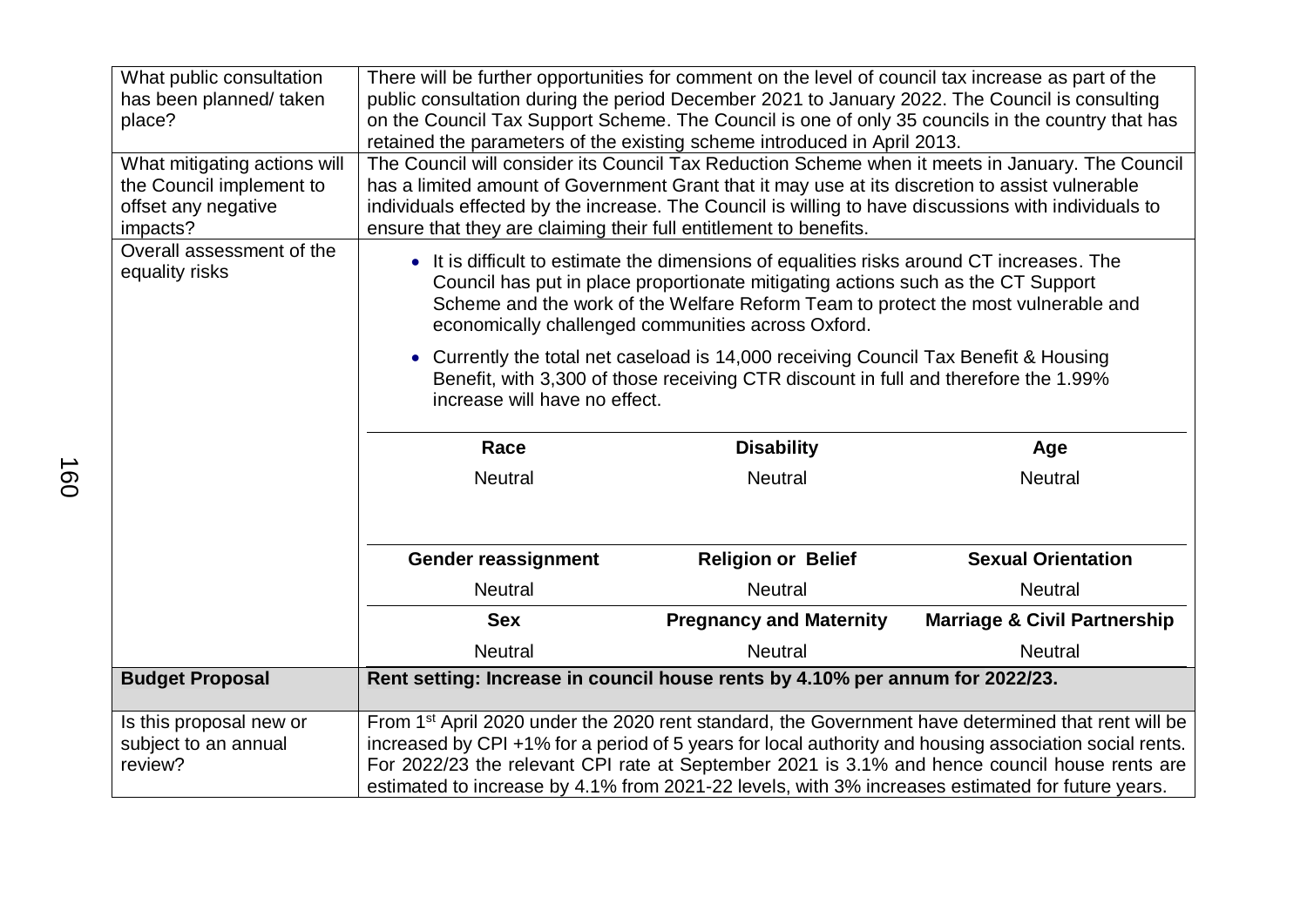| What are the likely risks?                                                                  | The increase for 2022-23 represents an average of £4.51 per week. There is a risk of increased<br>rents arrears which could rise as a result of the increase. Issues may arise from the implementation<br>of universal credit which is being monitored by the Council                                                                                                                                                                                                                                |                                |                                                                                                     |
|---------------------------------------------------------------------------------------------|------------------------------------------------------------------------------------------------------------------------------------------------------------------------------------------------------------------------------------------------------------------------------------------------------------------------------------------------------------------------------------------------------------------------------------------------------------------------------------------------------|--------------------------------|-----------------------------------------------------------------------------------------------------|
| What public consultation<br>has been planned/ taken<br>place?                               | Agree to consult on an increase in council rents and service charges through special focus groups<br>of council tenants/leaseholders                                                                                                                                                                                                                                                                                                                                                                 |                                |                                                                                                     |
| What mitigating actions will<br>the Council implement to<br>offset any negative<br>impacts? | Additional staffing in rent collection should assist in providing an early warning mechanism of<br>arrears increasing and a resource to help tackle the potential increased rent arrears. Currently<br>around 70% of council tenants are in receipt of housing benefit                                                                                                                                                                                                                               |                                |                                                                                                     |
| Overall assessment of the<br>equality risks                                                 |                                                                                                                                                                                                                                                                                                                                                                                                                                                                                                      |                                |                                                                                                     |
|                                                                                             | Race                                                                                                                                                                                                                                                                                                                                                                                                                                                                                                 | <b>Disability</b>              | Age                                                                                                 |
|                                                                                             | <b>Neutral</b>                                                                                                                                                                                                                                                                                                                                                                                                                                                                                       | <b>Neutral</b>                 | <b>Neutral</b>                                                                                      |
|                                                                                             | <b>Gender reassignment</b>                                                                                                                                                                                                                                                                                                                                                                                                                                                                           | <b>Religion or Belief</b>      | <b>Sexual Orientation</b>                                                                           |
|                                                                                             | <b>Neutral</b>                                                                                                                                                                                                                                                                                                                                                                                                                                                                                       | <b>Neutral</b>                 | <b>Neutral</b>                                                                                      |
|                                                                                             | <b>Sex</b>                                                                                                                                                                                                                                                                                                                                                                                                                                                                                           | <b>Pregnancy and Maternity</b> | <b>Marriage &amp; Civil Partnership</b>                                                             |
|                                                                                             | <b>Neutral</b>                                                                                                                                                                                                                                                                                                                                                                                                                                                                                       | <b>Neutral</b>                 | <b>Neutral</b>                                                                                      |
| <b>Budget Proposal</b>                                                                      | <b>Roll out of Universal Credit</b>                                                                                                                                                                                                                                                                                                                                                                                                                                                                  |                                |                                                                                                     |
| Is this proposal new or<br>subject to an annual<br>review?                                  | The roll out of universal credit commenced in Oxford on 18 <sup>th</sup> October 2017 for all working age<br>claimants replacing a number of existing benefits and tax credits. Full roll out to all claimants has<br>been delayed by the Government to 2025 .Within the Council budget, provision has been made for<br>changes arising from Universal Credit which will impact on staffing. Staffing reductions will only be<br>made from 2024-25, to allow for dealing with any adverse workloads. |                                |                                                                                                     |
| What are the likely risks?                                                                  | onto Universal Credit. Risk in terms of increased homelessness.                                                                                                                                                                                                                                                                                                                                                                                                                                      |                                | Risk to the Council in terms of increased rent and council tax arrears arising from claimants moved |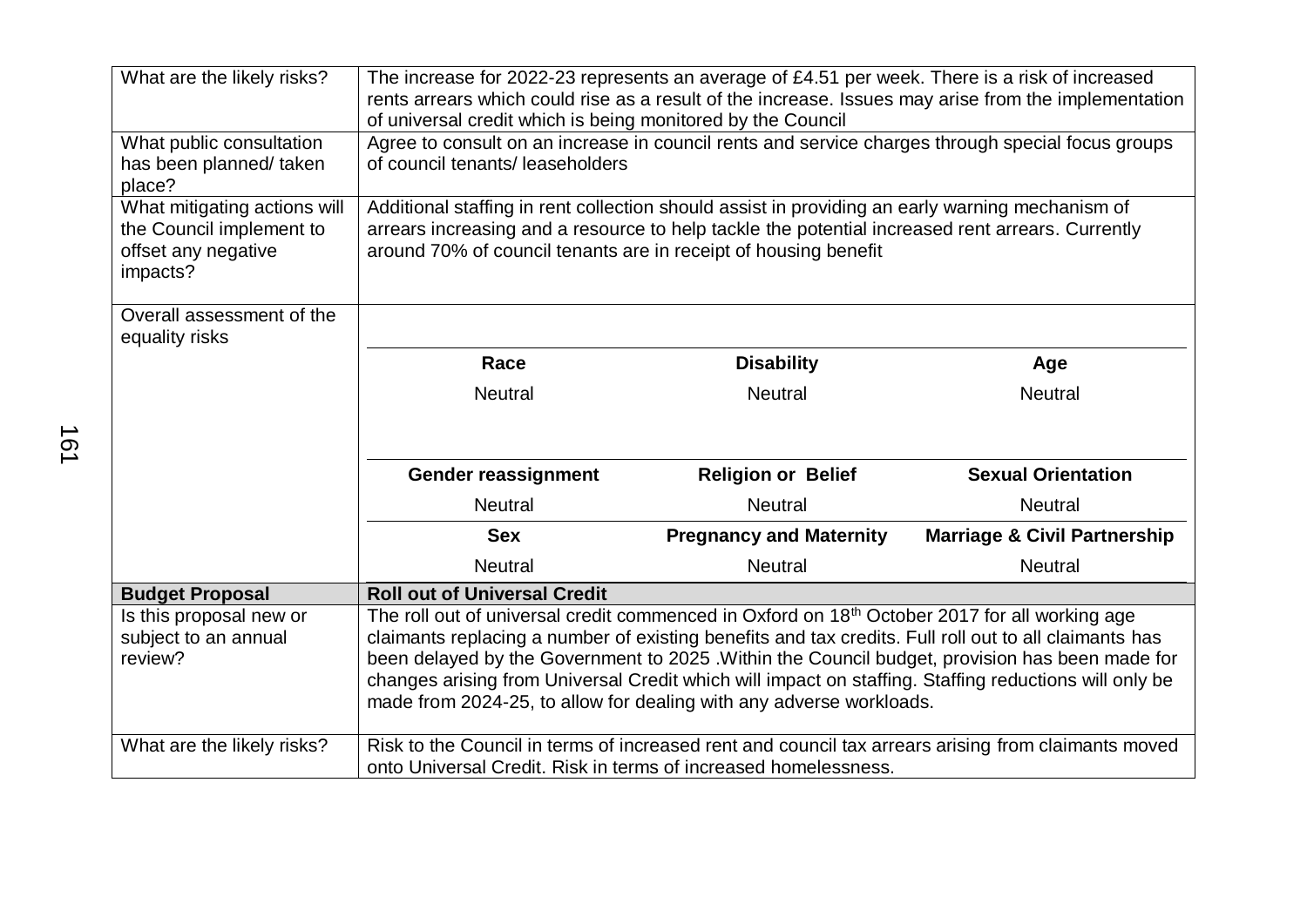| What public consultation<br>has been planned/taken<br>place?                                | There is no further public consultation on the roll out of Universal Credit                                                                                                                                                                                                                                                                                                                                                                                                                                                                                                                                                                                                            |                                |                                         |  |
|---------------------------------------------------------------------------------------------|----------------------------------------------------------------------------------------------------------------------------------------------------------------------------------------------------------------------------------------------------------------------------------------------------------------------------------------------------------------------------------------------------------------------------------------------------------------------------------------------------------------------------------------------------------------------------------------------------------------------------------------------------------------------------------------|--------------------------------|-----------------------------------------|--|
| What mitigating actions will<br>the Council implement to<br>offset any negative<br>impacts? | The Council has slipped savings in its MTFP in The Housing Benefit and Customer Services areas<br>to future years to mitigate against increased workloads. In addition it has increased staffing in the<br>Incomes Team to deal with increased arrears.                                                                                                                                                                                                                                                                                                                                                                                                                                |                                |                                         |  |
| Overall assessment of the<br>equality risks                                                 | Strong governance and review will mitigate against any adverse impacts, although none have been<br>flagged                                                                                                                                                                                                                                                                                                                                                                                                                                                                                                                                                                             |                                |                                         |  |
|                                                                                             | Race<br><b>Disability</b><br>Age                                                                                                                                                                                                                                                                                                                                                                                                                                                                                                                                                                                                                                                       |                                |                                         |  |
|                                                                                             | <b>Neutral</b>                                                                                                                                                                                                                                                                                                                                                                                                                                                                                                                                                                                                                                                                         | <b>Neutral</b>                 | <b>Neutral</b>                          |  |
|                                                                                             | <b>Gender reassignment</b>                                                                                                                                                                                                                                                                                                                                                                                                                                                                                                                                                                                                                                                             | <b>Religion or Belief</b>      | <b>Sexual Orientation</b>               |  |
|                                                                                             | <b>Neutral</b>                                                                                                                                                                                                                                                                                                                                                                                                                                                                                                                                                                                                                                                                         | <b>Neutral</b>                 | <b>Neutral</b>                          |  |
|                                                                                             | <b>Sex</b>                                                                                                                                                                                                                                                                                                                                                                                                                                                                                                                                                                                                                                                                             | <b>Pregnancy and Maternity</b> | <b>Marriage &amp; Civil Partnership</b> |  |
|                                                                                             | <b>Neutral</b>                                                                                                                                                                                                                                                                                                                                                                                                                                                                                                                                                                                                                                                                         | <b>Neutral</b>                 | <b>Neutral</b>                          |  |
| <b>Budget Proposal</b>                                                                      | <b>Increases in Fees and Charges across Council services</b>                                                                                                                                                                                                                                                                                                                                                                                                                                                                                                                                                                                                                           |                                |                                         |  |
| Is this proposal new or<br>subject to an annual<br>review?                                  | The Medium Term Financial Strategy for the next four years allows for fees and charges to<br>increase over the medium term resulting in increased income of around £0.3 million by 2025-26<br>largely from car parking revenues In 2022-23 there are increases in the areas shown below<br>Increases in Fees and Charges -<br>Car parks - £0.50, £0.20, £0.10 per hour for off street city, suburban and parks car<br>a)<br>parks respectivley<br>Garden waste bins - £57 per year to £60<br>b)<br><b>Leisure activities:</b><br>Sports - 60p - £2.00 - $(3.08\% \text{ to } 3.96\%)$<br>$\mathsf{C}$<br>Adult Casual swimming increase of £0.50 (10%)<br>$\mathsf{d}$<br><b>Other</b> |                                |                                         |  |
|                                                                                             |                                                                                                                                                                                                                                                                                                                                                                                                                                                                                                                                                                                                                                                                                        |                                |                                         |  |
|                                                                                             |                                                                                                                                                                                                                                                                                                                                                                                                                                                                                                                                                                                                                                                                                        |                                |                                         |  |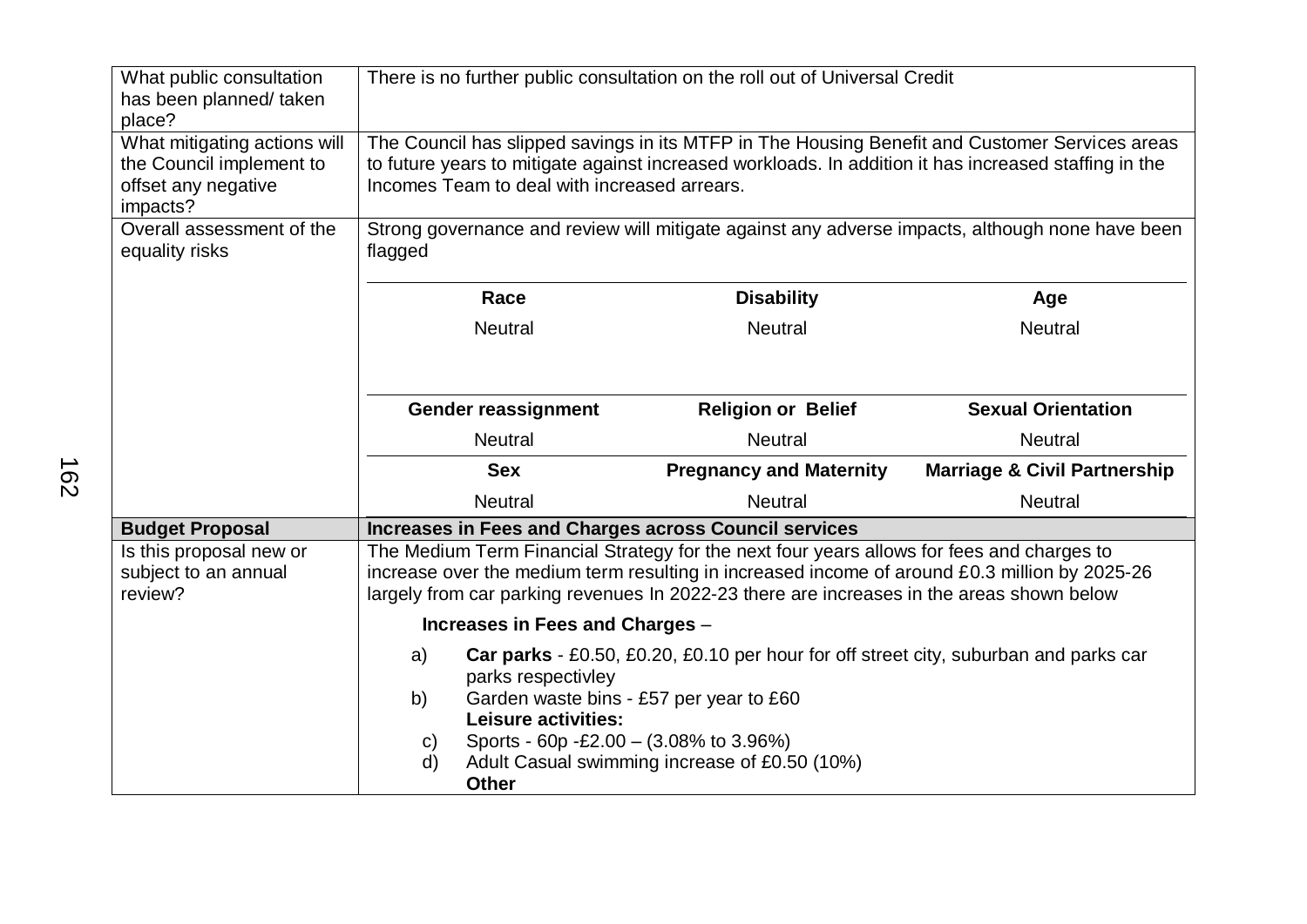|                                                                                             | e)<br>f)<br>Building control $-$ £26.50 - £60 $-$ 5%<br>g)<br>Garages $-$ £0.73 $-$ 4.49%<br>h)                                                                                                                        | Pest Control – domestic- increases – £2.60 to £5.20 (3%)<br>General licencing - £4- £10, 2.20% - 3.17%                                        |     |
|---------------------------------------------------------------------------------------------|------------------------------------------------------------------------------------------------------------------------------------------------------------------------------------------------------------------------|-----------------------------------------------------------------------------------------------------------------------------------------------|-----|
| What are the likely risks?                                                                  |                                                                                                                                                                                                                        | That customers will be unable to afford to purchase council services                                                                          |     |
| What public consultation<br>has been planned/ taken<br>place?                               | Budget consultation annually (December 2021/ January 2022).                                                                                                                                                            |                                                                                                                                               |     |
| What mitigating actions will<br>the Council implement to<br>offset any negative<br>impacts? | Concessions are given to users of the services who are in receipt of housing benefit, Council<br>Tax Reduction and the housing element of universal credit re in receipt of Housing Benefit in<br>the following areas: |                                                                                                                                               |     |
|                                                                                             | Leisure Services -                                                                                                                                                                                                     |                                                                                                                                               |     |
|                                                                                             |                                                                                                                                                                                                                        | The concession is given for various leisure activities including free swimming for<br>children under 17 at various sessions during the week - |     |
|                                                                                             | <b>Garden Maintenance for housing tenants</b>                                                                                                                                                                          |                                                                                                                                               |     |
|                                                                                             | mice treatment                                                                                                                                                                                                         | <b>Pest Control</b> – 50% concession for most services, with 100% concession for rats and                                                     |     |
|                                                                                             | Garden waste - 21% concession                                                                                                                                                                                          |                                                                                                                                               |     |
|                                                                                             | <b>Bulky Items</b> – 50% concession                                                                                                                                                                                    |                                                                                                                                               |     |
| Overall assessment of the<br>equality risks                                                 | There may be groups adversely affected by specific service fees, however, consultation and<br>monitoring will take place with these groups once identified.                                                            |                                                                                                                                               |     |
|                                                                                             | Race                                                                                                                                                                                                                   | <b>Disability</b>                                                                                                                             | Age |